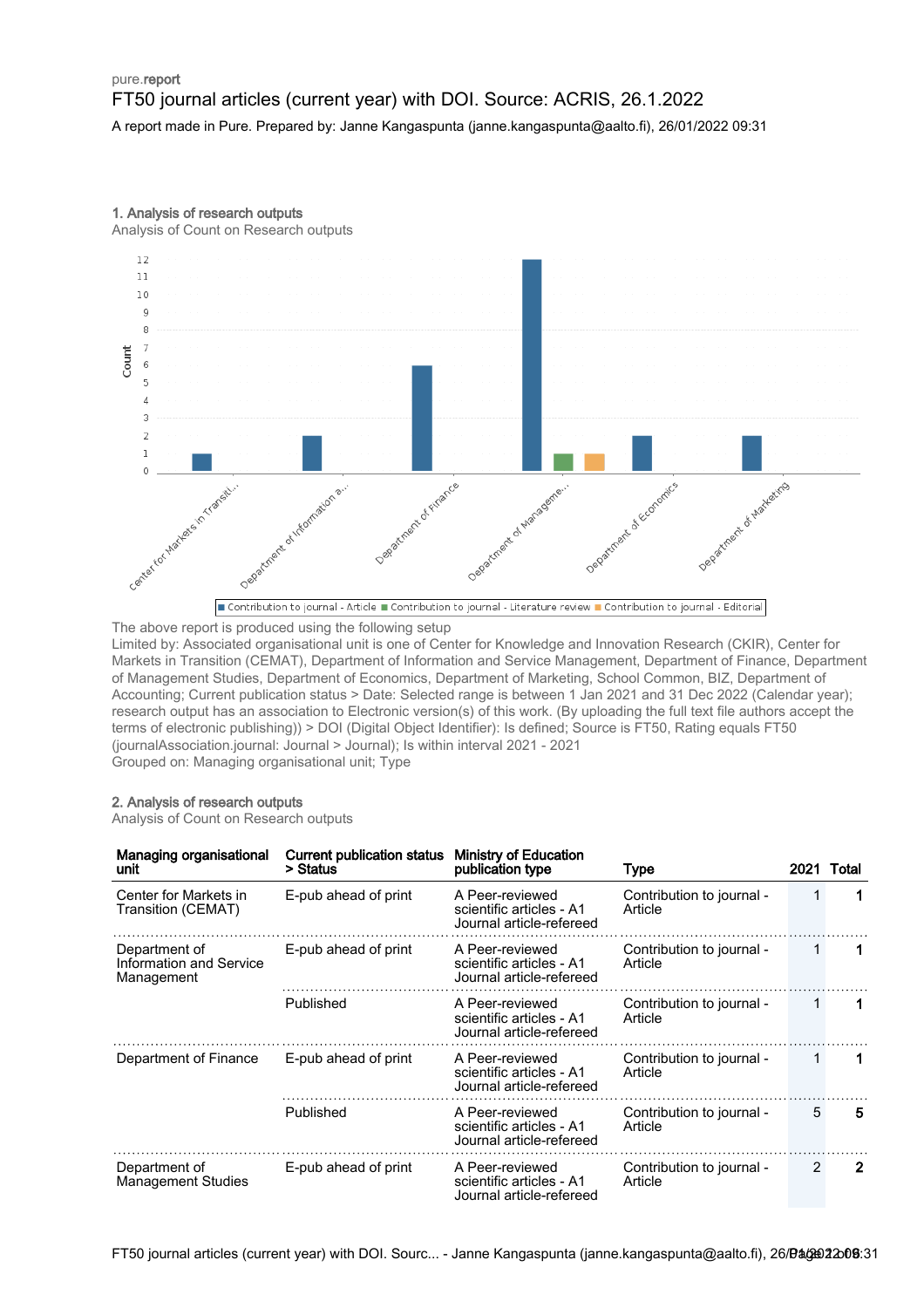| Managing organisational<br>unit | <b>Current publication status</b><br>> Status | <b>Ministry of Education</b><br>publication type                               | Type                                           |               | 2021 Total     |
|---------------------------------|-----------------------------------------------|--------------------------------------------------------------------------------|------------------------------------------------|---------------|----------------|
|                                 | Published                                     | A Peer-reviewed<br>scientific articles - A1<br>Journal article-refereed        | Contribution to journal -<br>Article           | 9             | 9              |
|                                 |                                               |                                                                                | Contribution to journal -<br>Editorial         |               |                |
|                                 |                                               | B Non-refereed scientific<br>articles - B1 Article in a<br>scientific magazine | Contribution to journal -<br>Article           |               |                |
|                                 |                                               |                                                                                | Contribution to journal -<br>Literature review | 1             |                |
| Department of<br>Economics      | E-pub ahead of print                          | A Peer-reviewed<br>scientific articles - A1<br>Journal article-refereed        | Contribution to journal -<br>Article           |               |                |
|                                 | Published                                     | A Peer-reviewed<br>scientific articles - A1<br>Journal article-refereed        | Contribution to journal -<br>Article           | 1             |                |
| Department of Marketing         | Published                                     | A Peer-reviewed<br>scientific articles - A1<br>Journal article-refereed        | Contribution to journal -<br>Article           | $\mathcal{P}$ | $\overline{2}$ |

The above report is produced using the following setup

Limited by: Associated organisational unit is one of Center for Knowledge and Innovation Research (CKIR), Center for Markets in Transition (CEMAT), Department of Information and Service Management, Department of Finance, Department of Management Studies, Department of Economics, Department of Marketing, School Common, BIZ, Department of Accounting; Current publication status > Date: Selected range is between 1 Jan 2021 and 31 Dec 2022 (Calendar year); research output has an association to Electronic version(s) of this work. (By uploading the full text file authors accept the terms of electronic publishing)) > DOI (Digital Object Identifier): Is defined; Source is FT50, Rating equals FT50 (journalAssociation.journal: Journal > Journal); Is within interval 2021 - 2021

Grouped on: Managing organisational unit; Current publication status > Status; Ministry of Education publication type; Type; Publication statuses and dates > Date > Year

#### 3. Listing of research outputs

Listing of Research outputs

# 3.1. Center for Markets in Transition (CEMAT)

## 3.1.1. E-pub ahead of print

3.1.1.1. A PEER-REVIEWED SCIENTIFIC ARTICLES - A1 JOURNAL ARTICLE-REFEREED

### 3.1.1.1.1. CONTRIBUTION TO JOURNAL - ARTICLE

### 3.1.1.1.1.1. 2021

Karhunen P, Ledyaeva S, Brouthers KD. Capital Round-Tripping: Determinants of Emerging Market Firm Investments into Offshore Financial Centers and Their Ethical Implications. Journal of Business Ethics. 2021 Aug 11. https://doi.org/10.1007/s10551-021-04908-y

# 3.2. Department of Information and Service Management

3.2.1. E-pub ahead of print

3.2.1.1. A PEER-REVIEWED SCIENTIFIC ARTICLES - A1 JOURNAL ARTICLE-REFEREED

3.2.1.1.1. CONTRIBUTION TO JOURNAL - ARTICLE

3.2.1.1.1.1. 2021

Kim S, Chae S. Shareholder Value Effects of Ethical Sourcing: Comparing Reactive and Proactive Initiatives. Journal of Business Ethics. 2021 May 24. https://doi.org/10.1007/s10551-021-04841-0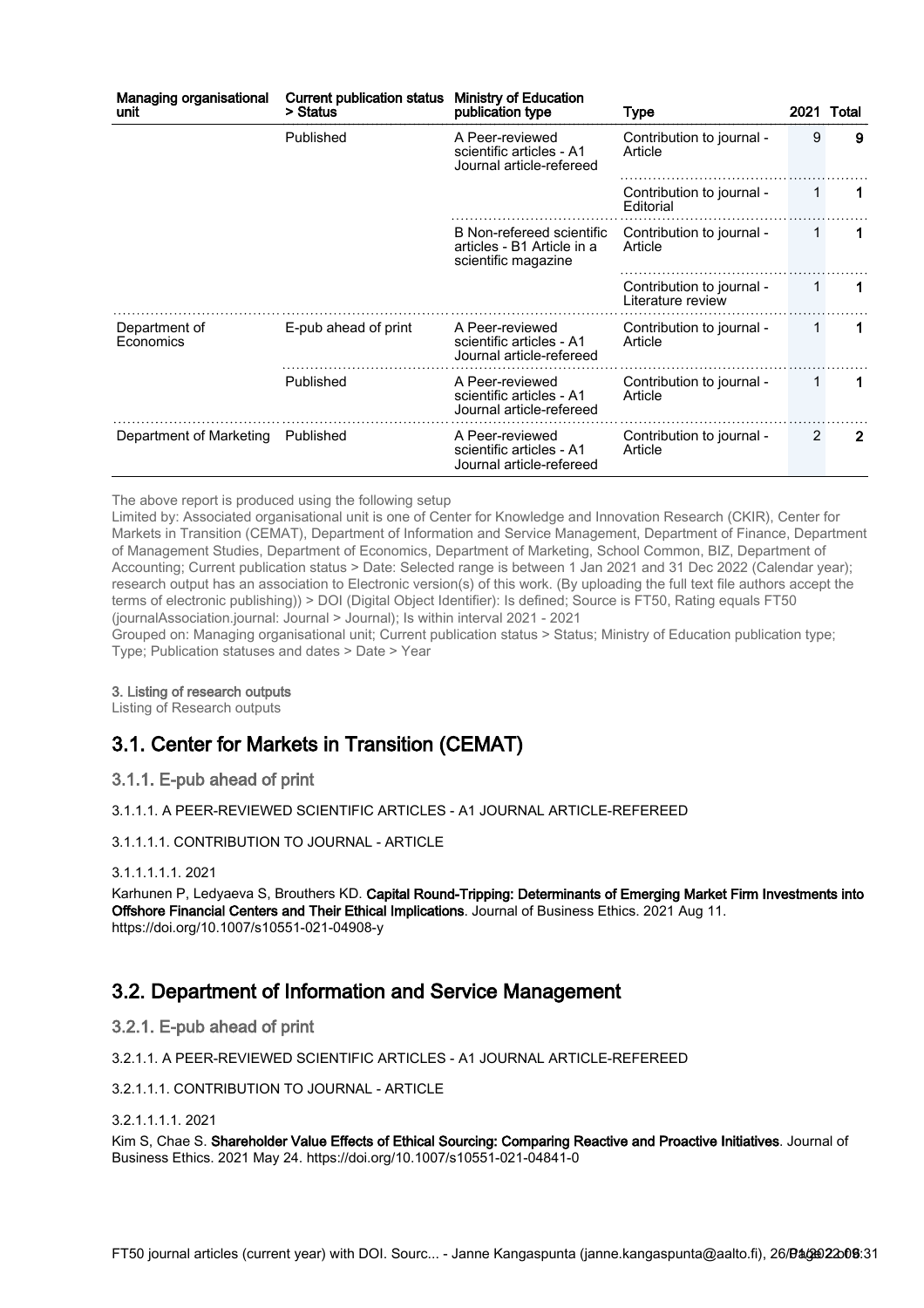## 3.2.2. Published

3.2.2.1. A PEER-REVIEWED SCIENTIFIC ARTICLES - A1 JOURNAL ARTICLE-REFEREED

3.2.2.1.1. CONTRIBUTION TO JOURNAL - ARTICLE

3.2.2.1.1.1. 2021

Liesiö J, Vilkkumaa E. Nonadditive Multiattribute Utility Functions for Portfolio Decision Analysis. Operations Research. 2021 Nov;69(6):1886-1908. 34. https://doi.org/10.1287/opre.2020.2046

# 3.3. Department of Finance

3.3.1. E-pub ahead of print

3.3.1.1. A PEER-REVIEWED SCIENTIFIC ARTICLES - A1 JOURNAL ARTICLE-REFEREED

3.3.1.1.1. CONTRIBUTION TO JOURNAL - ARTICLE

3.3.1.1.1.1. 2021

Baghai RP, Giannetti M, Jäger I. Liability Structure and Risk-Taking: Evidence from the Money Market Fund Industry. Journal of Financial and Quantitative Analysis. 2021 Jun 18. https://doi.org/10.1017/S0022109021000338

### 3.3.2. Published

3.3.2.1. A PEER-REVIEWED SCIENTIFIC ARTICLES - A1 JOURNAL ARTICLE-REFEREED

3.3.2.1.1. CONTRIBUTION TO JOURNAL - ARTICLE

3.3.2.1.1.1. 2021

Keloharju M, Linnainmaa JT, Nyberg P. Long-Term Discount Rates Do Not Vary Across Firms. Journal of Financial Economics. 2021 Sep;141(3):946-967. https://doi.org/10.1016/j.jfineco.2021.04.031

Kaustia M, Rantala V. Common Analysts: Method for Defining Peer Firms. Journal of Financial and Quantitative Analysis. 2021 Aug;56(5):1505-1536. https://doi.org/10.1017/S0022109020000514

Ungeheuer M, Weber M. The Perception of Dependence, Investment Decisions, and Stock Prices. Journal of Finance. 2021 Apr;76(2):797-844. https://doi.org/10.1111/jofi.12993

Joenväärä J, Kosowski R. The Effect of Regulatory Constraints on Fund Performance: New Evidence from UCITS Hedge Funds. Review of Finance. 2021 Feb;25(1):189-233. https://doi.org/10.1093/rof/rfaa017

Keloharju M, Linnainmaa JT, Nyberg P. Are return seasonalities due to risk or mispricing? Journal of Financial Economics . 2021 Jan;139(1):138-161. https://doi.org/10.1016/j.jfineco.2020.07.009

## 3.4. Department of Management Studies

3.4.1. E-pub ahead of print

3.4.1.1. A PEER-REVIEWED SCIENTIFIC ARTICLES - A1 JOURNAL ARTICLE-REFEREED

3.4.1.1.1. CONTRIBUTION TO JOURNAL - ARTICLE

3.4.1.1.1.1. 2021

Kauppila OP, Ehrnrooth M, Mäkelä K, Smale A, Sumelius J, Vuorenmaa H. Serving to Help and Helping to Serve: Using Servant Leadership to Influence Beyond Supervisory Relationships. JOURNAL OF MANAGEMENT. 2021 Mar 10. 0149206321994173. https://doi.org/10.1177/0149206321994173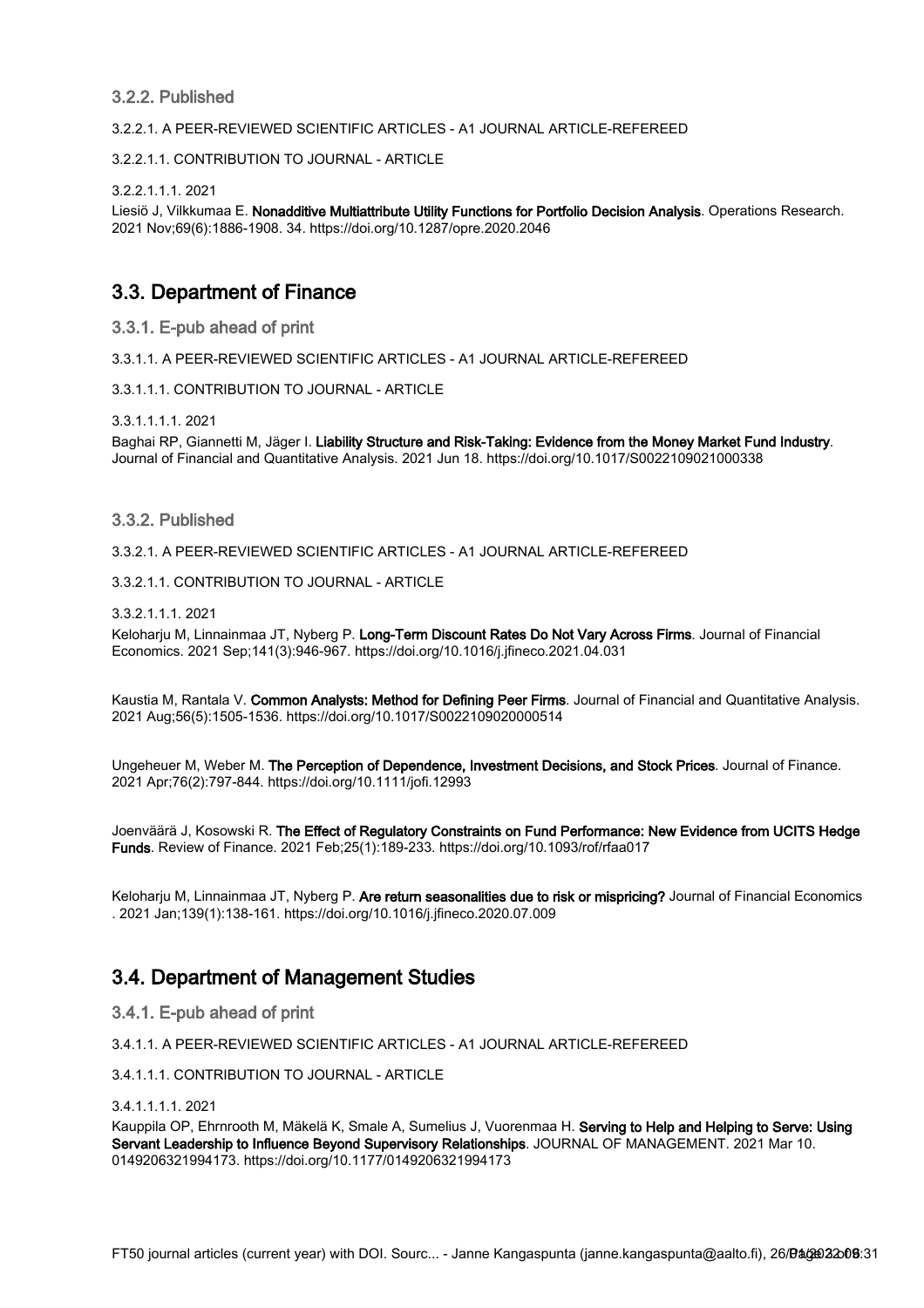Hwang S, Beauregard TA. Contextualising intersectionality: A qualitative study of East Asian female migrant workers in the UK. Human Relations. 2021 Jan 28. 0018726721989790. https://doi.org/10.1177/0018726721989790

### 3.4.2. Published

3.4.2.1. A PEER-REVIEWED SCIENTIFIC ARTICLES - A1 JOURNAL ARTICLE-REFEREED

3.4.2.1.1. CONTRIBUTION TO JOURNAL - ARTICLE

3.4.2.1.1.1. 2021

Vaara E, Tienari J, Koveshnikov A. From Cultural Differences To Identity Politics: A Critical Discursive Approach To National Identity in Multinational Corporations. Journal of Management Studies. 2021 Dec;58(8):2052-2081. https://doi.org/10.1111/joms.12517

Beletskiy A, Fey CF. HR ambidexterity and absorptive capacities: A paradox-based approach to HRM capabilities and practice adoption in MNC subsidiaries. HUMAN RESOURCE MANAGEMENT. 2021 Nov 1;60(6):863-883. https://doi.org/10.1002/hrm.22039

Outila VT, Piekkari R, Mihailova I, Angouri J. "Trust but verify": How middle managers in a multinational use proverbs to translate an imported management concept. Organization Studies. 2021 Oct 1;42(10):1581-1601. https://doi.org/10.1177/0170840620934065

Shulist P, Kistruck GM. Linking Management Theory with Poverty Alleviation Efforts Through Market Orchestration. Journal of Business Ethics . 2021 Oct;173(2):423-446. https://doi.org/10.1007/s10551-020-04533-1

Patala S, Juntunen J, Lundan S, Ritvala T. Multinational energy utilities in the energy transition: A configurational study of the drivers of FDI in renewables. Journal of International Business Studies. 2021 Jul;52(5):930-950. https://doi.org/10.1057/s41267-020-00387-x

Ehrnrooth M, Barner-Rasmussen W, Koveshnikov A, Törnroos M. A new look at the relationships between transformational leadership and employee attitudes: Does a high-performance work system substitute and/or enhance these relationships? HUMAN RESOURCE MANAGEMENT. 2021 May 1;60(3):377-398. https://doi.org/10.1002/hrm.22024

Ritvala T, Granqvist N, Piekkari R. A processual view of organizational stigmatization in foreign market entry: The failure of Guggenheim Helsinki. Journal of International Business Studies. 2021 Mar;52(2):282-305. https://doi.org/10.1057/s41267- 020-00329-7

Kibler E, Mandl C, Farny S, Salmivaara V. Post-failure impression management: A typology of entrepreneurs' public narratives after business closure. Human Relations. 2021 Feb 1;74(2):286-318. 0018726719899465. https://doi.org/10.1177/0018726719899465

Raynard M, Kodeih F, Greenwood R. Proudly Elitist and Undemocratic? The distributed maintenance of contested practices. Organization Studies. 2021 Jan 1;42(1):7-33. https://doi.org/10.1177/0170840619874462

3.4.2.1.2. CONTRIBUTION TO JOURNAL - EDITORIAL

#### 3.4.2.1.2.1. 2021

Piekkari R, Tietze S, Angouri J, Meyer R, Vaara E. Can you speak Covid-19? Languages and social inequality in management studies. Journal of Management Studies. 2021 Mar;58(2):587-591. https://doi.org/10.1111/joms.12657

3.4.2.2. B NON-REFEREED SCIENTIFIC ARTICLES - B1 ARTICLE IN A SCIENTIFIC MAGAZINE

3.4.2.2.1. CONTRIBUTION TO JOURNAL - ARTICLE

3.4.2.2.1.1. 2021

FT50 journal articles (current year) with DOI. Sourc... - Janne Kangaspunta (janne.kangaspunta@aalto.fi), 26/**Bå(@22**20**0**8:31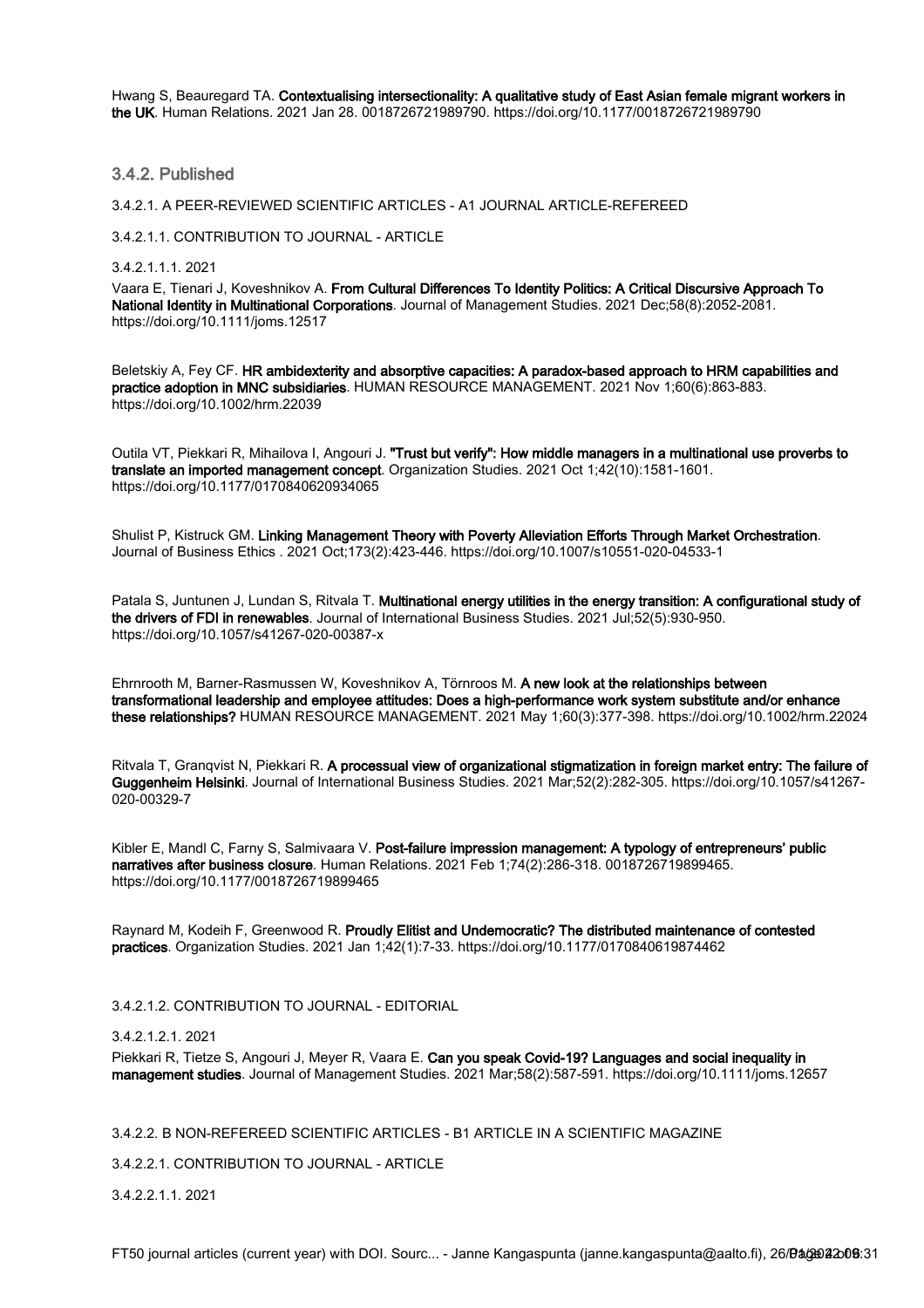Kourula A, (ed.), D'Cruz P, (ed.), Delannon N, (ed.), McCarthy L, (ed.), Moon J, (ed.), Spence LJ, (ed.). Contesting Social Responsibilities of Business: Experiences in Context. Human Relations. 2021 May;74(5):781-787. https://doi.org/10.1177/0018726721994527

3.4.2.2.2. CONTRIBUTION TO JOURNAL - LITERATURE REVIEW

3.4.2.2.2.1. 2021

Ritvala T, Piekkari R. Geopolitics of the knowledge-based economy. Journal of International Business Studies. 2021 Mar;52(2):334-337. https://doi.org/10.1057/s41267-020-00369-z

## 3.5. Department of Economics

3.5.1. E-pub ahead of print

3.5.1.1. A PEER-REVIEWED SCIENTIFIC ARTICLES - A1 JOURNAL ARTICLE-REFEREED

3.5.1.1.1. CONTRIBUTION TO JOURNAL - ARTICLE

3.5.1.1.1.1. 2021

Karhunen P, Ledyaeva S, Brouthers KD. Capital Round-Tripping: Determinants of Emerging Market Firm Investments into Offshore Financial Centers and Their Ethical Implications. Journal of Business Ethics. 2021 Aug 11. https://doi.org/10.1007/s10551-021-04908-y

3.5.2. Published

3.5.2.1. A PEER-REVIEWED SCIENTIFIC ARTICLES - A1 JOURNAL ARTICLE-REFEREED

3.5.2.1.1. CONTRIBUTION TO JOURNAL - ARTICLE

3.5.2.1.1.1. 2021

Bohren JA, Hauser DN. Learning With Heterogeneous Misspecified Models: Characterization and Robustness. Econometrica. 2021 Nov;89(6):3025-3077. https://doi.org/10.3982/ECTA15318

## 3.6. Department of Marketing

3.6.1. Published

3.6.1.1. A PEER-REVIEWED SCIENTIFIC ARTICLES - A1 JOURNAL ARTICLE-REFEREED

3.6.1.1.1. CONTRIBUTION TO JOURNAL - ARTICLE

3.6.1.1.1.1. 2021

Hänninen M, Smedlund A. Same Old Song with a Different Melody: The Paradox of Market Reach and Financial Performance on Digital Platforms. Journal of Management Studies. 2021 Nov;58(7):1832-1868. https://doi.org/10.1111/joms.12701

Gollnhofer JF, Bhatnagar K. Investigating Category Dynamics: An Archival Study Of The German Food Market. Organization Studies. 2021 Feb 1;42(2):245-268. https://doi.org/10.1177/0170840620980245

The above report is produced using the following setup

Limited by: Associated organisational unit is one of Center for Knowledge and Innovation Research (CKIR), Center for Markets in Transition (CEMAT), Department of Information and Service Management, Department of Finance, Department of Management Studies, Department of Economics, Department of Marketing, School Common, BIZ, Department of Accounting; Current publication status > Date: Selected range is between 1 Jan 2021 and 31 Dec 2022 (Calendar year); research output has an association to Electronic version(s) of this work. (By uploading the full text file authors accept the terms of electronic publishing)) > DOI (Digital Object Identifier): Is defined; Source is FT50, Rating equals FT50 (journalAssociation.journal: Journal > Journal); Is within interval 2021 - 2021

Grouped on: Managing organisational unit; Current publication status > Status; Ministry of Education publication type; Type; Publication statuses and dates > Date > Year

FT50 journal articles (current year) with DOI. Sourc... - Janne Kangaspunta (janne.kangaspunta@aalto.fi), 26/**Bå(@92**20**0**9:31